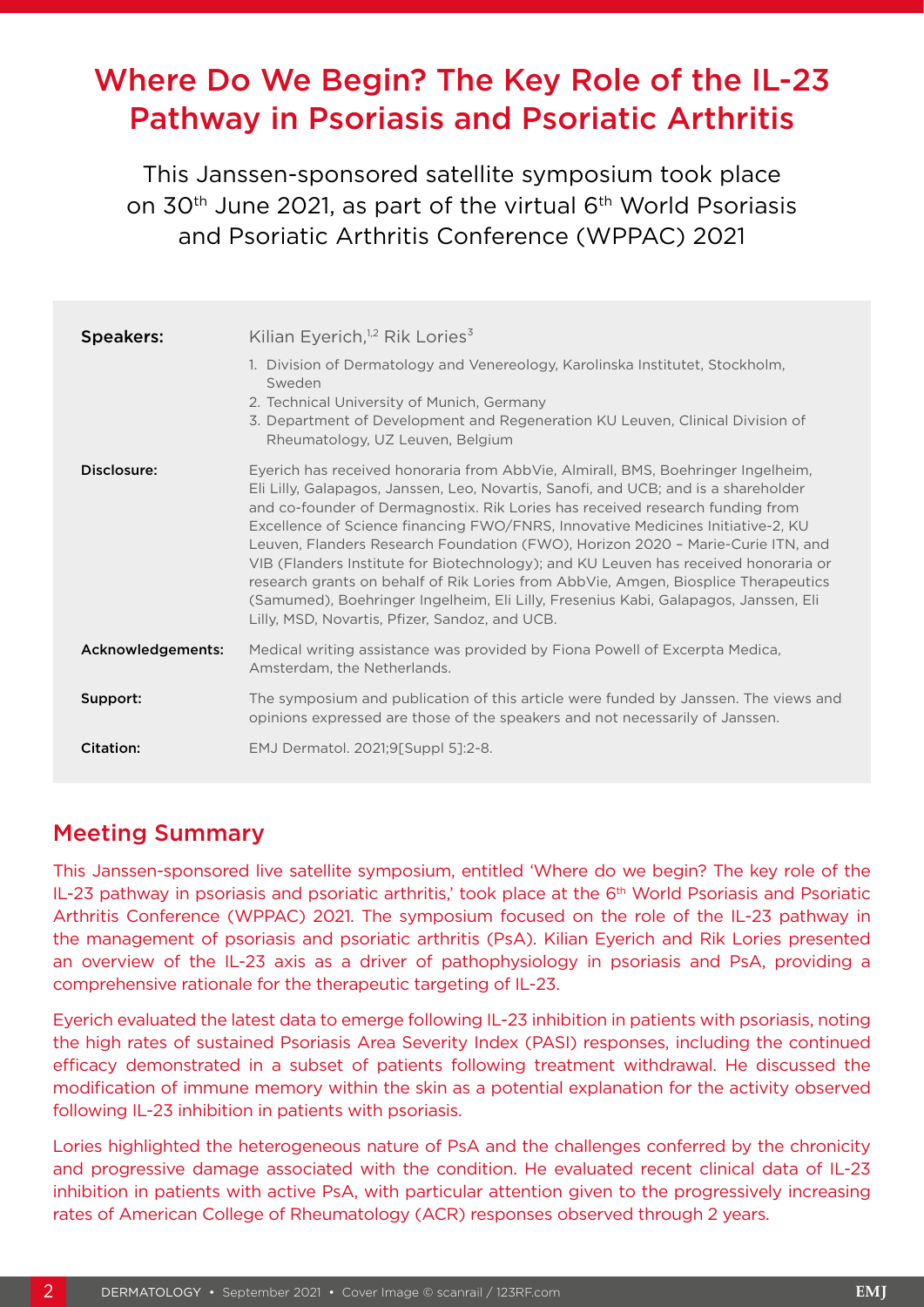With improvements in clinical parameters and patient-reported outcomes paralleled by a reassuring long-term safety profile, the faculty emphasised the need for optimised treatment positioning to facilitate a personalised management strategy for patients.

## Where It All Started

### Kilian Eyerich and Rik Lories

The IL-23 cytokine pathway is heavily involved in the pathogenesis of both psoriasis and PsA.1-4 Psoriasis is driven by an epidermal immune response initiated by the release of danger signals, such as antimicrobial peptides, and recognition of cellular damage. This triggers the release of cytokines including IL-23, which acts as a master regulator, driving the differentiation and proliferation of T-helper (Th) 17 cells, and their secretion of pro-inflammatory cytokines including IL-17A, IL-17F, IL-21, IL-22, and TNF-α. These cytokines are the hallmark of psoriasis pathology, promoting keratinocyte activation and proliferation, epidermal hyperplasia, and the recruitment of innate immune cells into the epidermis, with the subsequent release of antimicrobial peptides creating a self-sustaining pro-inflammatory cycle (Figure 1).<sup>1,2,5,6</sup>

The role of IL-23 as a driver of effector cytokine secretion by Th17 cells is also key in steering the development of PsA,<sup>4</sup> and multiple cell types are capable of cytokine release within the joint following IL-23 stimulation.<sup>12,13</sup> Furthermore, the entheses contain unconventional T-cell populations that are thought to play a role in the monitoring of local tissues. These cells may react to localised microdamage, creating an amplifying proinflammatory loop which drives the pathological pathways characteristic of arthritis.14-16



#### Figure 1: The steering role of IL-23 in the pathogenesis of psoriasis.

AMP: antimicrobial peptide; CCL: chemokine (C-C motif) ligand; CXCL: (C–X–C motif) ligand; DC: dendritic cell; Foxp3: forkhead box P3; IFN: interferon; ILC: innate lymphoid cell; T<sub>c</sub>: T cytotoxic cell; T<sub>u</sub>: T helper cell; T<sub>nes</sub>: regulatory T cell; VEGF: vascular endothelial growth factor; γδ-T: γδ T cell.

*Adapted from Nestle et al.,⁵ Krueger and Bowcock,⁷ Bovenschen et al.,⁸ Leung et al.,⁹ Zhu et al.,10 Zúñiga et al.,11 Cai et*  al.,<sup>6</sup> and Gaffen et al.<sup>1</sup>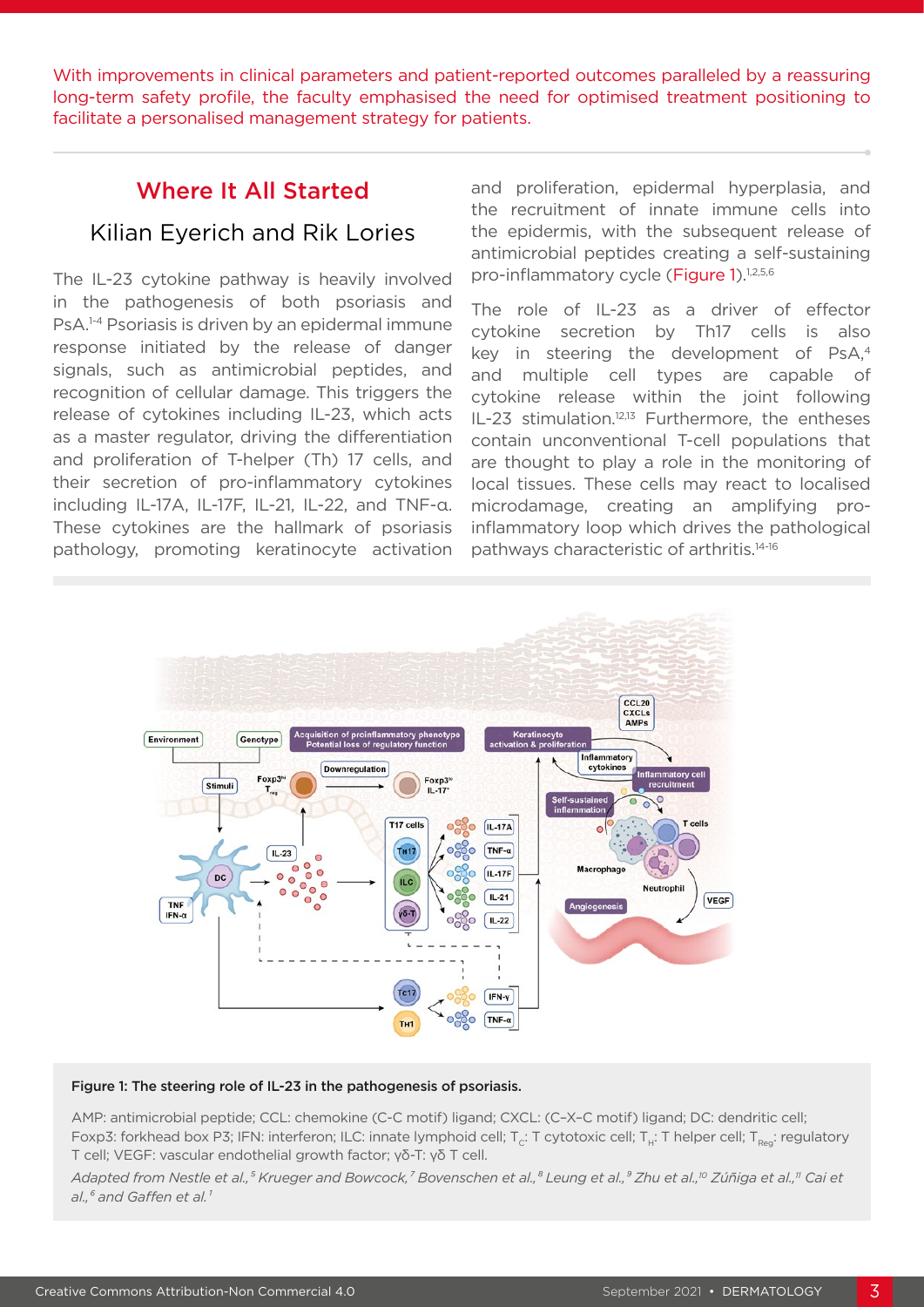With the role of IL-23 as a key steerer of pathogenesis well established, this cytokine presents an attractive cross-disciplinary therapeutic target; this has led to the development of several inhibitors of the p19 subunit of IL-23. Of these, guselkumab, tildrakizumab, and risankizumab are approved by the European Medicines Agency (EMA) for the treatment of moderate-to-severe plaque psoriasis, with guselkumab currently the only IL-23 inhibitor approved by the EMA for patients with active PsA who responded inadequately or were intolerant to a previous disease-modifying anti-rheumatic drug.17-19

### The IL-23 Pathway: Navigating the Latest Updates in Skin Research

### Kilian Eyerich

Recent data to emerge from clinical trials of IL-23 inhibitors for the treatment of psoriasis have highlighted some distinguishing features of this therapeutic approach.

IL-23 inhibition has been shown to induce tight and long-term disease control in the majority of patients. In the Phase III trial VOYAGE 1, patients with moderate-to-severe plaque psoriasis were randomised to guselkumab 100 mg at Weeks 0, 4, 12, and then every 8 weeks (q8w); placebo at Weeks 0, 4, and 12, followed by guselkumab 100 mg at Weeks 16, 20, and then q8w; or adalimumab 80 mg at Week 0, followed by 40 mg at Week 1 then 40 mg q2w through to Week 47. Of the patients who received guselkumab from Week 0, PASI 90 responses were achieved by 82% (as observed analysis) at Week 52 and 86% at Week 252 (Figure 2).<sup>20</sup> Furthermore, treatment with guselkumab led to complete skin clearance, which was maintained for over 3 years in 23% of patients within VOYAGE  $1.21$  Similarly, in the pooled Phase III trials reSURFACE 1 and 2, high rates of PASI 75 (100%), 90 (71–73%), and 100 (29–37%) responses were reported at Week 28 for patients with moderate-to-severe psoriasis who received tildrakizumab 100 mg or 200 mg at Weeks 0 and 4, and then q12w. These response rates were also sustained through Week 244,<sup>22</sup> suggesting long-term control is a class effect of IL-23 inhibition.

Secondly, the effects of IL-23 have been shown to extend beyond the withdrawal of treatment. This is clearly illustrated by data from VOYAGE 2, a Phase III trial in which patients who achieved ≥PASI 90 response at Week 28 having received guselkumab (100 mg at Weeks 0, 4, and then q8w) were re-randomised to guselkumab or the placebo. Although a higher proportion of patients who continued to receive guselkumab maintained PASI 90 response through Week 48 than those who had treatment withdrawn (89% versus 37%), more than one-half of the re-randomised placebo group maintained PASI 75 response, with 20% maintaining PASI 100 through Week 48.23 This effect was still noticeable at Week 72 when 12% of patients who had treatment withdrawn maintained a PASI 90 response. The maintenance of PASI response following treatment withdrawal was associated with the suppression of IL-17A, IL-17F, and IL-22, supporting the role of IL-23 in driving Th17 and Th22 responses.<sup>24</sup> Additionally, shorter disease duration, lower BMI, and lower levels of IL-17F and macrophage inflammatory protein 1β at baseline, together with PASI 100, Investigator's Global Assessment (IGA) 0, and higher guselkumab concentration at Week 28, were predictive of maintaining PASI 90 response following the withdrawal of guselkumab.25 A similar trend was reported in the IMMhance Phase III trial, where patients with moderate-tosevere plaque psoriasis who achieved a static Physician's Global Assessment (sPGA) 0/1 response to risankizumab (150 mg at Weeks 0, 4, and 16) at Week 28 were re-randomised to risankizumab (q12w) or the placebo. Of the patients who had IL-23 inhibition withdrawn, 61% maintained sPGA at Week 52 versus 87% of patients who continued risankizumab. This dropped to 7% and 81% respectively at Week 104. Furthermore, PASI 90 responses were maintained through Week 52 by 86% of patients who continued risankizumab versus 52% of patients who had treatment withdrawn. By Week 104, PASI 90 response rates were 78% and 4%, respectively.26

The concept of localised immune memory is now well established, with non-circulating tissue-resident memory (TRM) T cells identified in epithelial barrier tissues including the skin. Atypical activation of these persistent TRM T cells has been shown to drive inflammatory diseases, such as psoriasis, through the secretion of IL-17.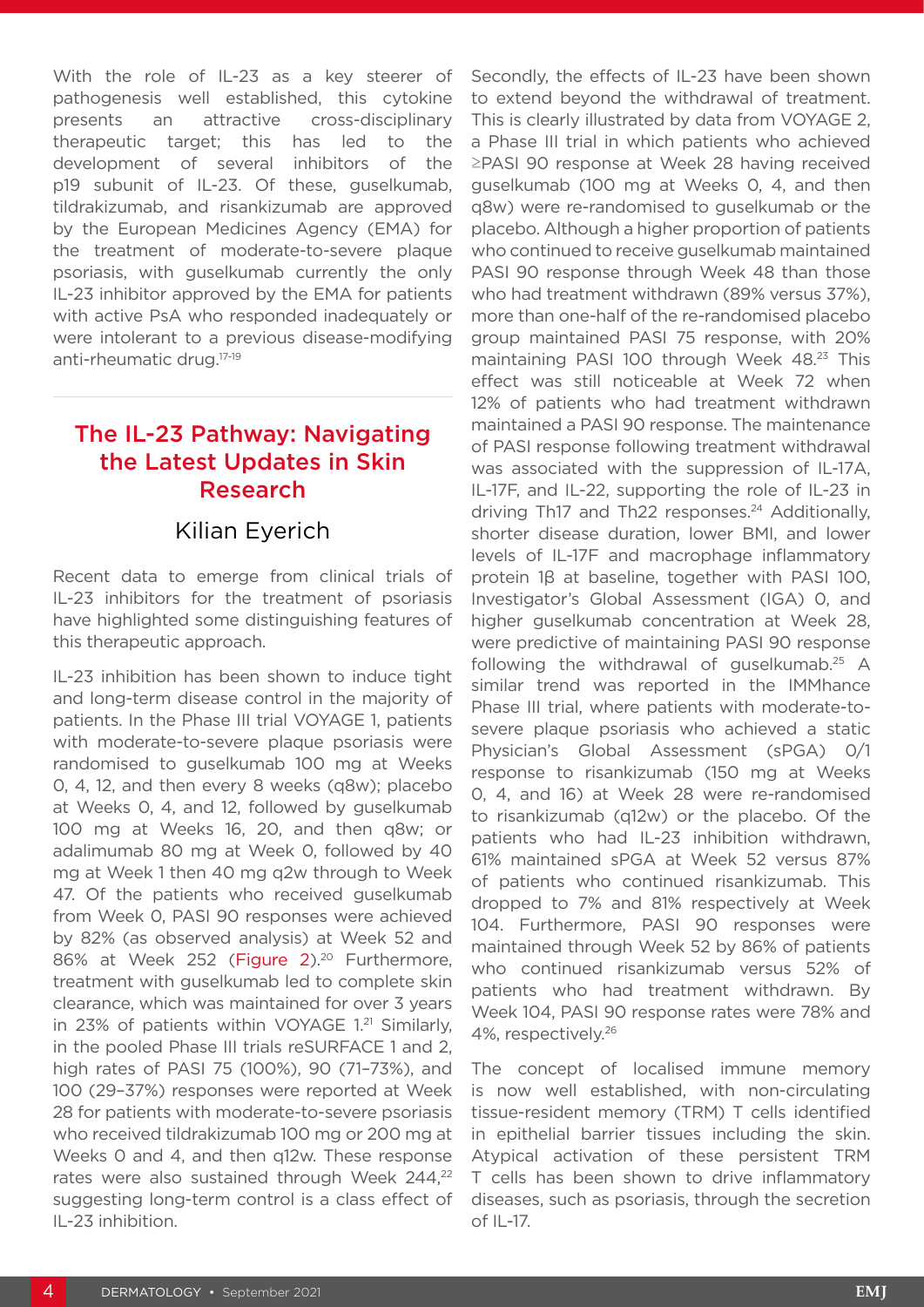

#### Figure 2: PASI 90 response through Week 252 in patients randomised to guselkumab from baseline in the Phase III clinical trial VOYAGE 1.

\*NRI through Week 48, then TFR beyond Week 48.

GUS: guselkumab; NRI: non-responder imputation; OBS: as observed; PASI 90: ≥90% improvement in Psoriasis Area and Severity Index response; TFR: treatment failure rules.

*Adapted from Griffiths et al.20*

Furthermore, these memory cells have been identified in non-lesional skin, suggesting they are likely to be associated with disease relapse.27,28 Indeed, the presence of these distinct, specialised effector memory cells is evidenced in psoriasis by the continued recurrence of plaques at the same sites. It is feasible, therefore, that long-term control of psoriasis may depend on the suppression of these TRM T cells.<sup>27</sup> Potential modification of immune memory within the skin by IL-23 inhibitors may explain the long-term causative effects observed in patients with psoriasis. The mechanisms behind the tight and long-term clinical responses generated by IL-23 inhibition are now being investigated in the GUIDE trial, which is evaluating differences between 'superresponders' and non-responders in an effort to predict response to IL-23 inhibition and evaluate future therapeutic strategies.29

### Learnings from IL-23 Pathway Data in Psoriatic Arthritis

### Rik Lories

IL-23 is also established as a key driver of pathology in  $PSA<sub>3,4</sub>$  although this is a more heterogeneous disease than psoriasis, with the added dimension of progressive joint damage and loss of function impacting management strategies. Interestingly, despite common pathological pathways, there is only a modest correlation between the severity of skin and joint disease.30,31

PsA is characterised by diverse musculoskeletal and skin manifestations. The majority of patients present with peripheral arthritis and/or psoriasis, with dactylitis and enthesitis reported in approximately one-third to one-half of patients,32–36 and this is reflected in the selection criteria of PsA clinical trials.

IL-23 inhibition has demonstrated efficacy in patients with active PsA in Phase II clinical trials, with significantly and consistently higher rates of ACR20 responses reported at Week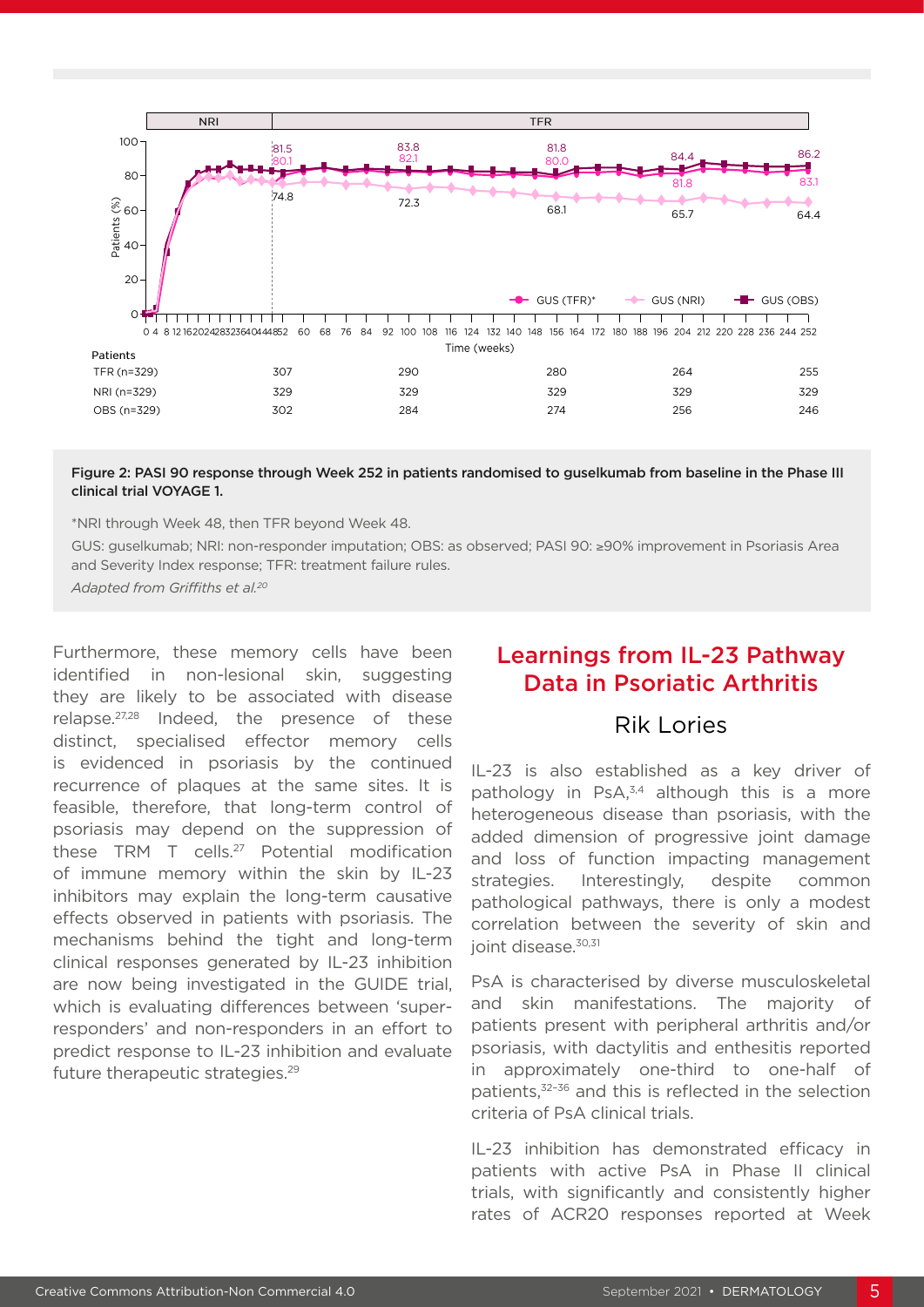24 versus the placebo in trials of guselkumab (100 mg at Weeks 0, 4, and then q8w; 58% ACR20), risankizumab (150 mg at varying frequency; 43–59% ACR20), and tildrakizumab (20–200 mg every 4 weeks [q4w] or q12w; 71–80% ACR20).37-40

The more stringent ACR50 response is often considered more clinically relevant by rheumatologists; in Phase III clinical trials, this was achieved by 36% of biologic-naïve or biologic-experienced patients with active PsA at Week 24 following guselkumab 100 mg q4w, versus 9% of patients who received the placebo in the Phase III DISCOVER-1 trial. Interestingly, the response rate rose to 54% in the guselkumab group at Week 52, and this trend for progressive improvement was echoed in the ACR70 response rate, which rose from 20% at Week 24 to 29% at Week 52.41 These data are supported by longer-term follow-up within the Phase III DISCOVER-2 trial, in which biologic-naïve patients with active PsA received guselkumab (100 mg q8w or q4w) or the placebo with cross-over to guselkumab 100 mg q4w at Week 24. ACR50 responses at Week 24

were reported for 32% and 33% of patients who received guselkumab q8w and q4w, respectively, and 14% of patients who received the placebo. However, at Week 100, response rates had risen to 55%, 56%, and 48%, respectively, with similar trends noted for ACR70 responses, suggesting responses to IL-23 inhibition have the potential to grow over time (Figure 3).<sup>42</sup>

The Phase IIIB COSMOS trial evaluated guselkumab (100 mg Weeks 0, 4, and then q8w) in a more challenging-to-treat population of patients with active PsA and inadequate response to TNF inhibitor. At Week 24, ACR20 responses were observed in 48% of patients who received guselkumab versus 20% of those who received the placebo.<sup>43</sup>

Long-term efficacy data clearly demonstrate the clinical benefits of extended IL-23 inhibition, and it is reassuring to note that the safety profile of continuous guselkumab remained manageable and stable through 5 years in the pooled VOYAGE 1 and 2 trials, with low rates of adverse events.<sup>44</sup> These data facilitate the long-term management of chronic conditions by IL-23 inhibition.



#### Figure 3: ACR50 response through Week 100 in biologic-naïve patients with psoriatic arthritis in the Phase III clinical trial DISCOVER-2.

\*p≤0.001

†p<0.05.

‡Includes randomised patients who received ≥1 dose of study drug.

GUS: guselkumab; NRI: non-responder imputation; PBO: placebo; q4w: every 4 weeks; q8w: every 8 weeks.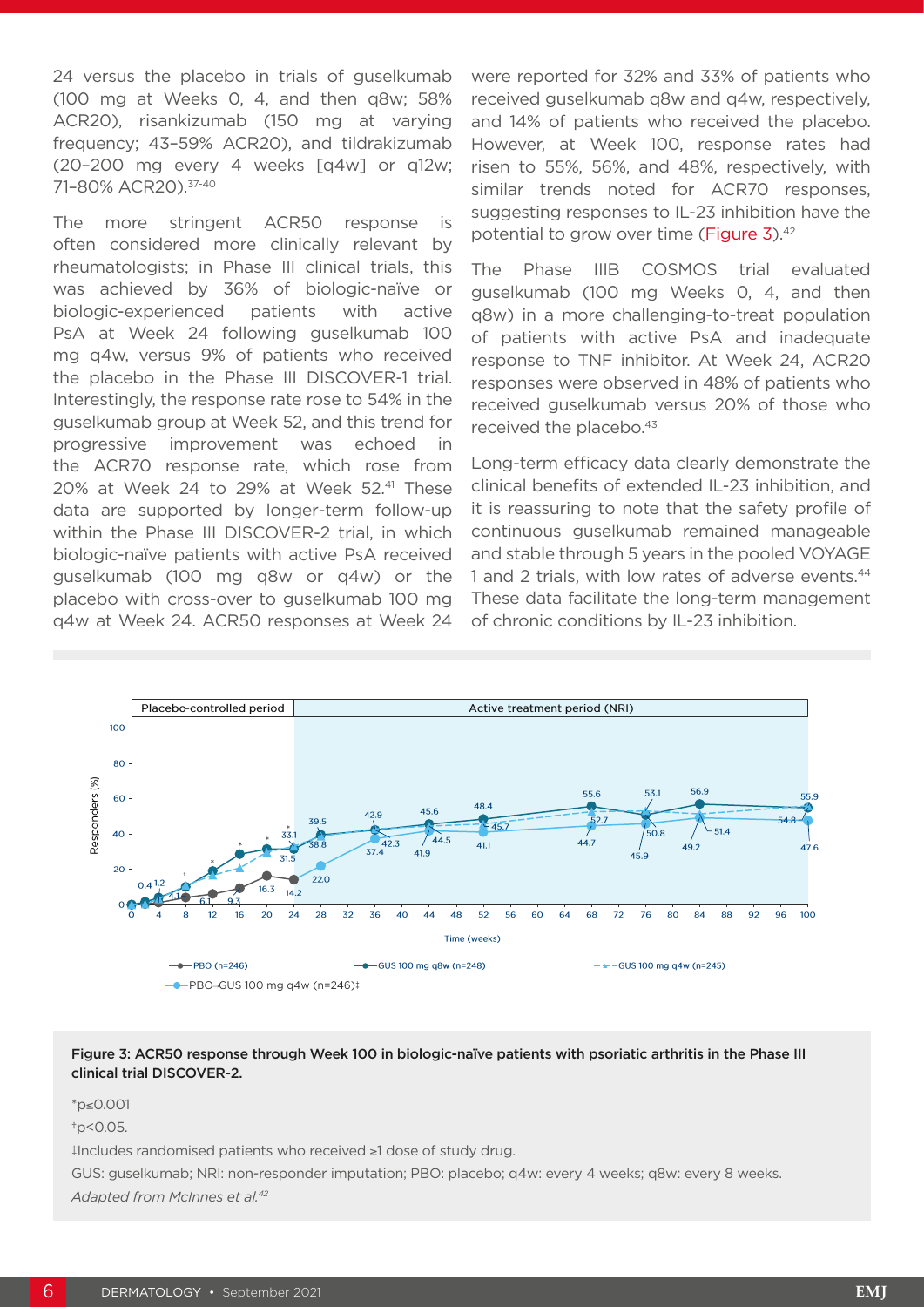Managing the complexities of pain and fatigue are two additional challenges associated with the treatment of rheumatological diseases and this is beginning to be reflected in the endpoints of clinical trials. Within the DISCOVER 1 and 2 trials, IL-23 inhibition demonstrated independent treatment effects on fatigue at Week 24, with 54–61% of patients who received guselkumab 100 mg q8w achieving a clinically meaningful improvement (≥4 points) in FACIT-Fatigue from baseline, versus 35–46% of patients who received the placebo.45

### Summary

Disease modification is a well-established concept in rheumatology, with the aim of preventing long-term structural damage. The high rates of sustained clinical response that are observed with IL-23 inhibition in patients with psoriasis suggest that this may also be a possibility in dermatology. However, although the emerging data are impressive, whether the presence of localised immune memory cells will permit symptomatic and chronic disease modification in the skin remains to be determined.

While IL-23 inhibition has demonstrated encouraging clinical activity in patients with PsA, the level of benefit may differ depending on the extent of joint damage in patients with advanced disease. Intriguingly, however, there is evidence to suggest that the joint may be partially restored if inflammation is sufficiently suppressed, and it will be interesting to establish whether IL-23 inhibition could play a role in this process.

As clinical data establish the importance of IL-23 inhibition in managing psoriasis and PsA, it will be vital to define the role and positioning of these therapies to optimise the personalisation of therapeutic strategies.

#### References

- 1. Gaffen SL et al. The IL-23-IL-17 immune axis: from mechanisms to therapeutic testing. Nat Rev Immunol. 2014;14(9):585-600.
- 2. Di Cesare A et al. The IL-23/Th17 axis in the immunopathogenesis of psoriasis. J Invest Dermatol. 2009;129(6):1339-50.
- 3. Tsukazaki H, Kaito T. The role of the IL-23/IL-17 pathway in the pathogenesis of spondyloarthritis. Int J Mol Sci. 2020;21(17):6401.
- 4. Vecellio M et al. The IL-17/IL-23 axis and its genetic contribution to psoriatic arthritis. Front Immunol. 2020;11:596086.
- 5. Nestle FO et al. Psoriasis. N Engl J Med. 2009;361(5):496-509.
- 6. Cai Y et al. New insights of T cells in the pathogenesis of psoriasis. Cell Mol Immunol. 2012;9(4):302-9.
- 7. Krueger JG, Bowcock A. Psoriasis pathophysiology: current concepts of pathogenesis. Ann Rheum Dis. 2005;64(Suppl 2):ii30-6.
- 8. Bovenschen HJ et al. Foxp3+ regulatory T cells of psoriasis patients easily differentiate into IL-17A-producing cells and are found in lesional skin. J Invest Dermatol. 2011;131(9):1853-60.
- 9. Leung S et al. The cytokine milieu in the interplay of pathogenic Th1/ Th17 cells and regulatory T cells in autoimmune disease. Cell Mol

Immunol. 2010;7(3):182-9.

- 10. Zhu J et al. Differentiation of effector CD4 T cell populations (\*). Annu Rev Immunol. 2010;28:445-89.
- 11. Zúñiga LA et al. Th17 cell development: from the cradle to the grave. Immunol Rev. 2013;252(1):78- 88.
- 12. Brown MA et al. Genetics of ankylosing spondylitis—insights into pathogenesis. Nat Rev Rheumatol. 2016;12(2):81-91.
- 13. Chen S et al. Histologic evidence that mast cells contribute to local tissue inflammation in peripheral spondyloarthritis by regulating interleukin-17A content. Rheumatology (Oxford). 2019;58(4):617-27.
- 14. Lories RJ, McInnes IB. Primed for inflammation: enthesis-resident T cells. Nat Med. 2012;18(7):1018-9.
- 15. Gracey E et al. Tendon and ligament mechanical loading in the pathogenesis of inflammatory arthritis. Nat Rev Rheumatol. 2020;16(4):193-207.
- 16. Tan AL et al. The relationship between the extensor tendon enthesis and the nail in distal interphalangeal joint disease in psoriatic arthritis—a high-resolution MRI and histological study. Rheumatology (Oxford). 2007;46(2):253-6.
- 17. European Medicines Agency (EMA).

Tremfya summary of product characteristics. Available at: https:// www.ema.europa.eu/en/documents/ product-information/tremfya-eparproduct-information\_en.pdf. Last accessed: 23 August 2021.

- 18. European Medicines Agency (EMA). Ilumetri summary of product characteristics. 2018. Available at: https://www.ema.europa.eu/en/ documents/overview/ilumetri-eparmedicine-overview\_en.pdf. Last accessed: 23 August 2021.
- 19. European Medicines Agency (EMA). Skyrizi summary of product characteristics. Available at: https:// www.ema.europa.eu/en/documents/ product-information/skyrizi-eparproduct-information\_en.pdf. Last accessed: 23 August 2021.
- 20. Griffiths CEM et al. Maintenance of response through 5 years of continuous guselkumab treatment: results from the phase-3 VOYAGE 1 trial. Ann Rheum Dis. 2021;80(Suppl 1):1297-8.
- 21. Costanzo A et al. Maintenance of complete skin clearance throughout 3 years of continuous guselkumab treatment in patients with moderateto-severe psoriasis: a post hoc analysis of 5-year data from the VOYAGE 1 trial. J Am Acad Dermatol. 2021;85(Suppl 3):AB108.
- 22. Thaçi D et al. Five-year efficacy and safety of tildrakizumab in patients with moderate-to-severe psoriasis